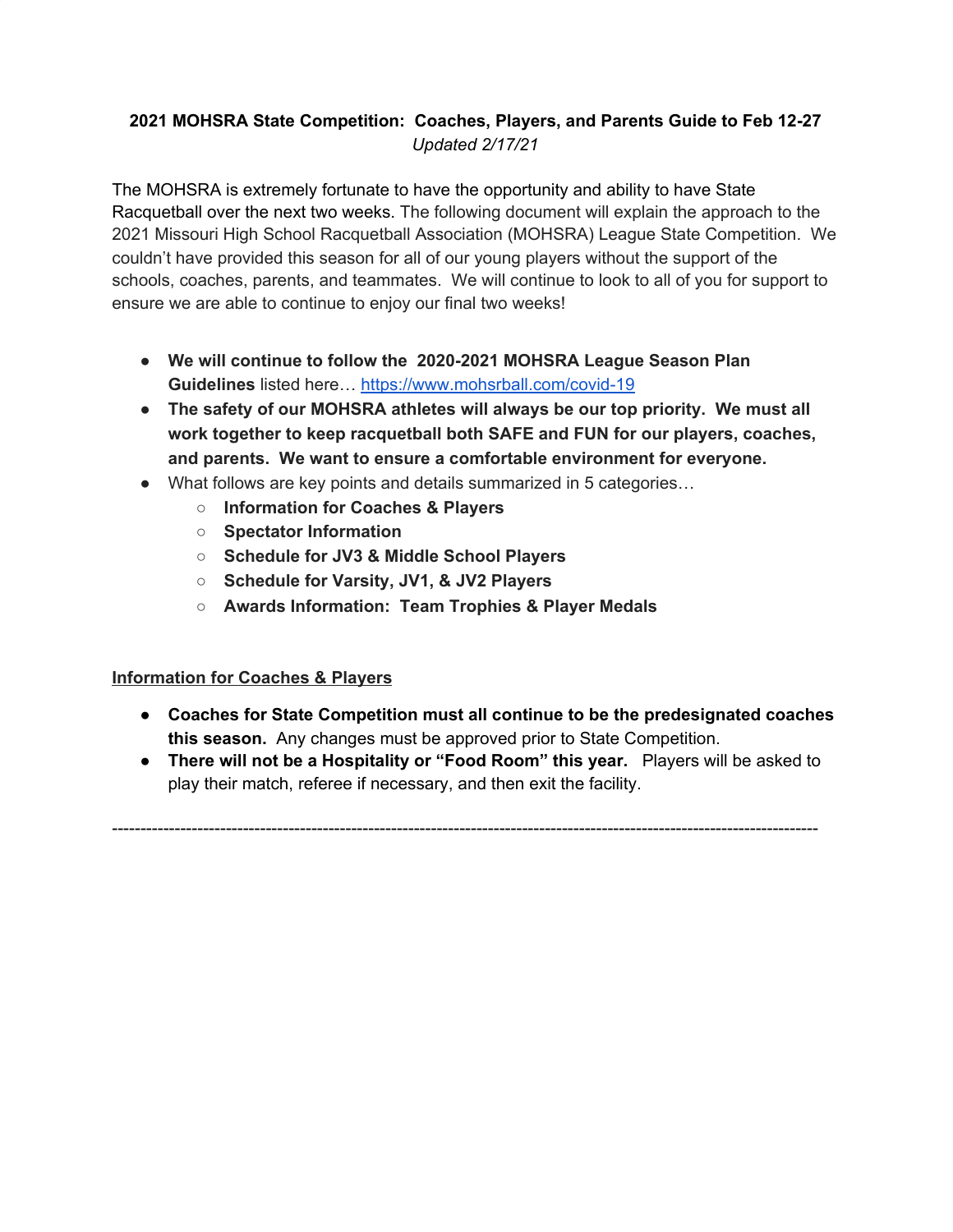## ● **Middle School Information**

*Boys Middle School Competition will take place between approximately 1-6pm on Saturday, 2/13, at Vetta Racquet Sports Concord.*

*Girls Middle School Competition will take place between 2:20-7:30pm on Saturday, 2/13, at Vetta Racquet Sports Concord.*

- **○ Players must arrive 30 min early for their scheduled match and report to the "Check-in Player Desk" in the Racquetball Lounge area**
- **Players must wear masks when playing and refereeing and continue to follow the 2020-2021 MOHSRA League Season Plan Guidelines** listed here… <https://www.mohsrball.com/covid-19>
- **○ All Middle School matches are 2 out of 3 to 11.**
- **○ 2 Timeouts per player per game**
- **○ Winning players will be asked to referee the next match**
- **○ All Starting Times (first scheduled match for each player) will be posted on [www.MOHSRBALL.com](http://www.mohsrball.com/). Updates to this document will be posted there as well.**
- $\circ$  The players will have some early matches to classify each player into one of four pods: Gold, Blue, Red, & White. Once in a final pod, the players will compete for 1st-3rd Place Medals. **A total of 12 medals for Girls and 12 for Boys (3 for each pod x 4 pods) will be awarded.** *This extra portion of the competition is only part of the Middle School competition.*
- A maximum of 4-5 matches is possible for some players.
- $\circ$  Teams will be awarded points based on the finish each of their players has within the pods. **The Boys team and the Girls team, each with the highest total cumulative points, will receive a 1st Place Middle School Team Trophy.**
- **○ Following the completion of your match, you can pick up your awards (medal and/or trophy) in the upstairs "Training Room" at Vetta Concord**

----------------------------------------------------------------------------------------------------------------------------

○ You will check-in with **an attendant who will present you with your award and take your picture for the website.**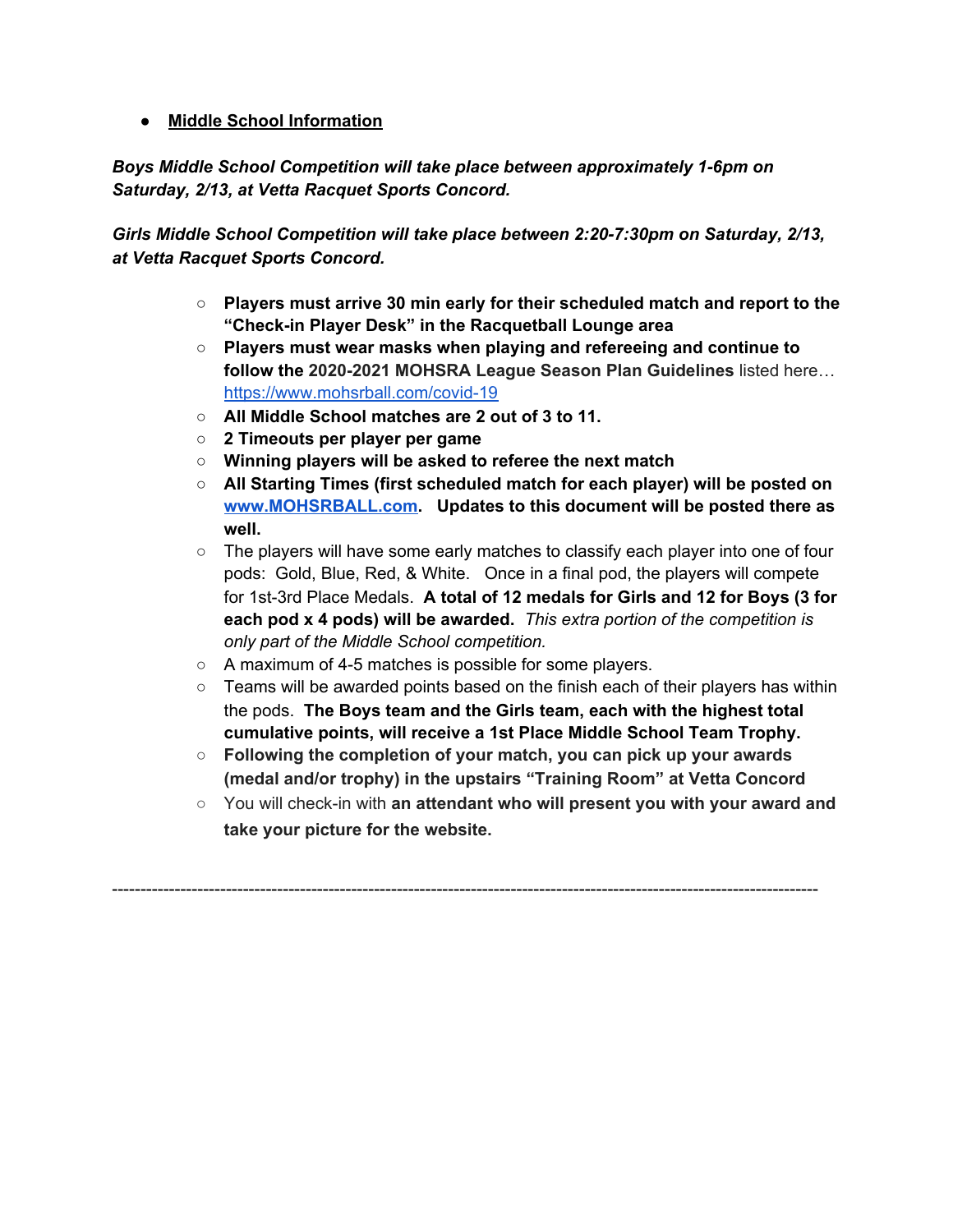## ● **JV3 Information**

**Boys JV3 Competition will take place at the following times….**

- **Only Seed 6 Boys from SLUH.** Friday, Feb 12 @ Vetta West, approx. 6-9:30pm (1 or 2 matches per player)
- **Only Seed 6 Boys.** Saturday, Feb 13 @ Vetta Concord, 10-1pm (1 or 2 matches per player)
- **● Seeds 1-6 Boys.** Friday, Feb 19 @ Vetta Concord, approx. 4:30-8pm

**Girls JV3 Competition will take place between 5:30-9pm on Friday, 2/12 at Vetta Racquet Sports Concord.**

- **○ Players must arrive 30 min early for their scheduled match and report to the "Check-in Player Desk" in the Racquetball Lounge area**
- **Players must wear masks when playing and refereeing and continue to follow the 2020-2021 MOHSRA League Season Plan Guidelines** listed here… <https://www.mohsrball.com/covid-19>
- **JV3 is single elimination within your seed, unless you are playing for 3rd place in your Seed.**
- **All JV3 matches are 2 out of 3 to 11.**
- **○ 2 Timeouts per player per game**
- **○ Winning players will be asked to referee the next match**
- **○ All Starting Times & Brackets will be posted on [www.MOHSRBALL.com.](http://www.mohsrball.com/) Updates to this document will be posted there as well.**
- **○ Players will compete within categories according to their Seed 1-6. A total of 18 medals for Girls and 18 for Boys (3 for each seed x 6 seeds) will be awarded.**
- A maximum of 4 matches is possible for girls. A maximum of 6 matches is possible for boys (spread over 8 days).
- $\circ$  Teams will be awarded points based on the finish each of their players has within their assigned seed. **The Boys teams and the Girls teams, with the highest cumulative points, will receive a 1st-3rd Place Team Trophies. 6 Trophies will be awarded.**
- **○ Following the completion of your match, you can pick up your awards (medal and/or trophy) in the upstairs "Training Room" at Vetta Concord**

----------------------------------------------------------------------------------------------------------------------------

○ You will check-in with **an attendant who will present you with your award and take your picture for the website.**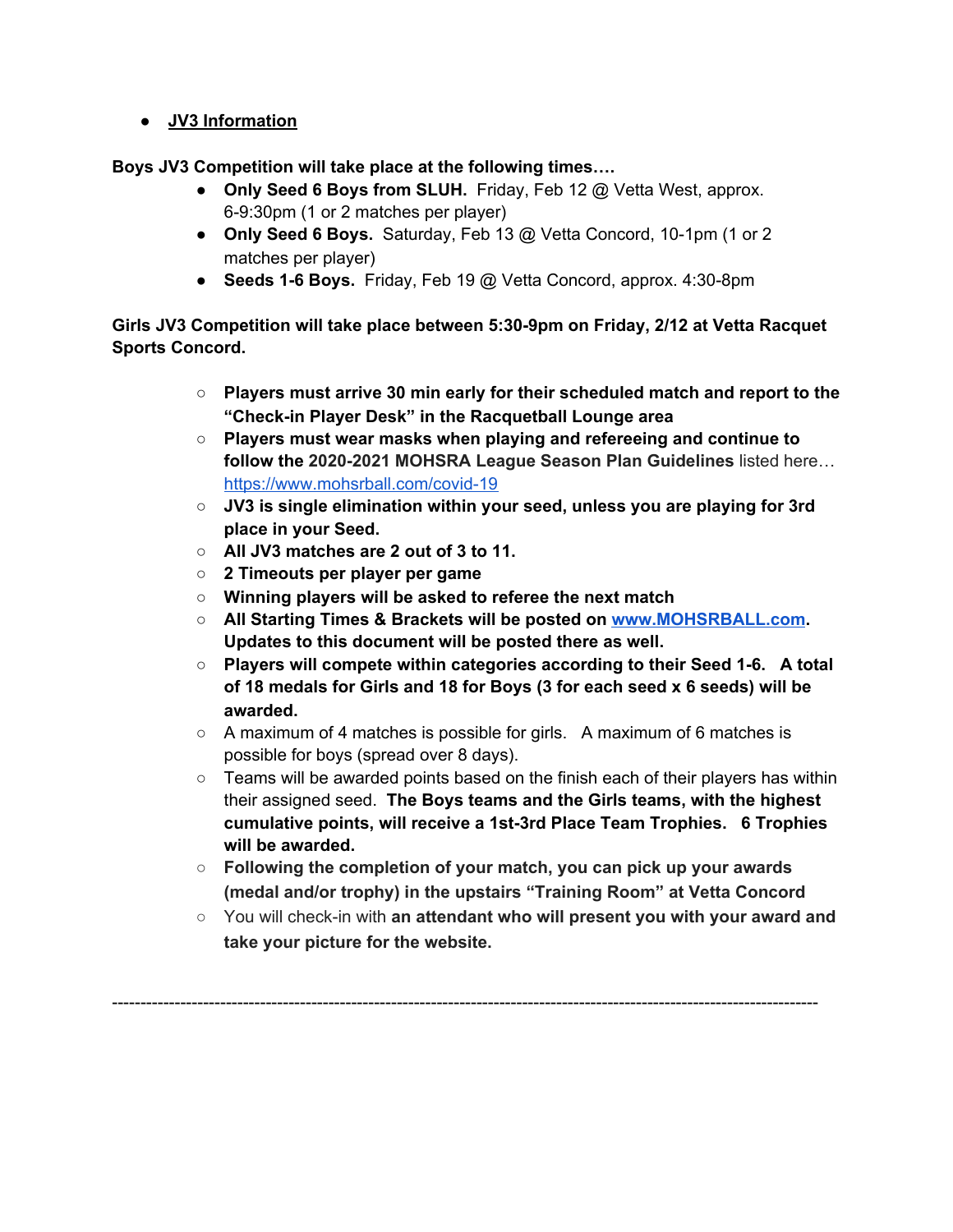## **NEW (Updated 2/17/21): Varsity, JV1, & JV2 Information**

- **● Players must arrive 30 min early for their scheduled match and report to the "Check-in Player Desk" in the Racquetball Lounge area**
- **Players must wear masks when playing and refereeing and continue to follow the 2020-2021 MOHSRA League Season Plan Guidelines** listed here… <https://www.mohsrball.com/covid-19>
- **● Varsity, JV1, & JV2 are single elimination within your seed, unless you are playing for 3rd place in your Seed.**
- **● All Varsity, JV1, & JV2 matches are 2 out of 3 to 15, tiebreaker to 11**
- **● 3 Timeouts per player per game, 2 Timeouts per player in a tiebreaker**
- **● Winning players will be asked to referee the next match**
- **● All Starting Times & Brackets will be posted on [www.MOHSRBALL.com.](http://www.mohsrball.com/) Updates to this document will be posted there as well.**
- **● All Varsity, JV1, & JV2 matches will be played out over 8 days.**
- **● Boys: Saturday, Feb 20 AND Girls: Sunday, Feb 21**
	- **○ 10am: Seven "round of 16" matches at 10am. The winners will referee after their win and then play again. Back to back to back.**
	- **○ 10am-4pm: One quarterfinal per player the rest of the day. Winners must referee. Winners will advance to play on...**
		- **■ Monday or Tuesday (Boys)**
		- **■ Wednesday or Thursday (Girls)**
	- *○ Please note: If you do not win on Saturday or Sunday, you are not eligible to advance in the tournament.*
- **● Boys: Mon/Tues, Feb 22,23 AND Girls: Wed/Thurs, Feb 24, 25**
	- *○ Please note: If you win or lose Monday-Thursday, you will play on Saturday no matter what.*
		- *■ If you win, you will play for 1st and 2nd place medals.*
		- *■ If you lose, you will play for a 3rd place medal.*
	- **○ 18 semi-finals (Boys/Mon & Girls/Wed) 3:30pm & 4:30pm**
		- **■ Varsity Seeds 1-6, Varsity Doubles, JV1 Seeds 1 & 2**
	- **○ 16 semi-finals (Boys/Tues & Girls/Thurs) 3:30pm & 4:30pm**
		- **■ JV1 Seeds 3 & 4, JV1 Doubles, JV2 Seeds 1-5**
- **● Boys & Girls on Saturday, Feb 27**
	- **○ Boys State: 10am-1:30pm: 17 Finals & 17 3rd Place Matches**
	- **○ Girls State: 2pm-5:30pm: 17 Finals & 17 3rd Place Matches**
	- **○ Awards: Following the completion of your match, you can pick up your awards (medal and/or trophy) in the upstairs "Training Room" at Vetta Concord.** You will check-in with **an attendant who will present you with your award and take your picture for the website.**
- **● A total of 57 medals for Girls and 57 for Boys (3 places, 1st-3rd, for each seed) will be awarded. 18 Trophies will be awarded (3 places, for Boys & Girls, in Varsity, JV1, and JV2).**

----------------------------------------------------------------------------------------------------------------------------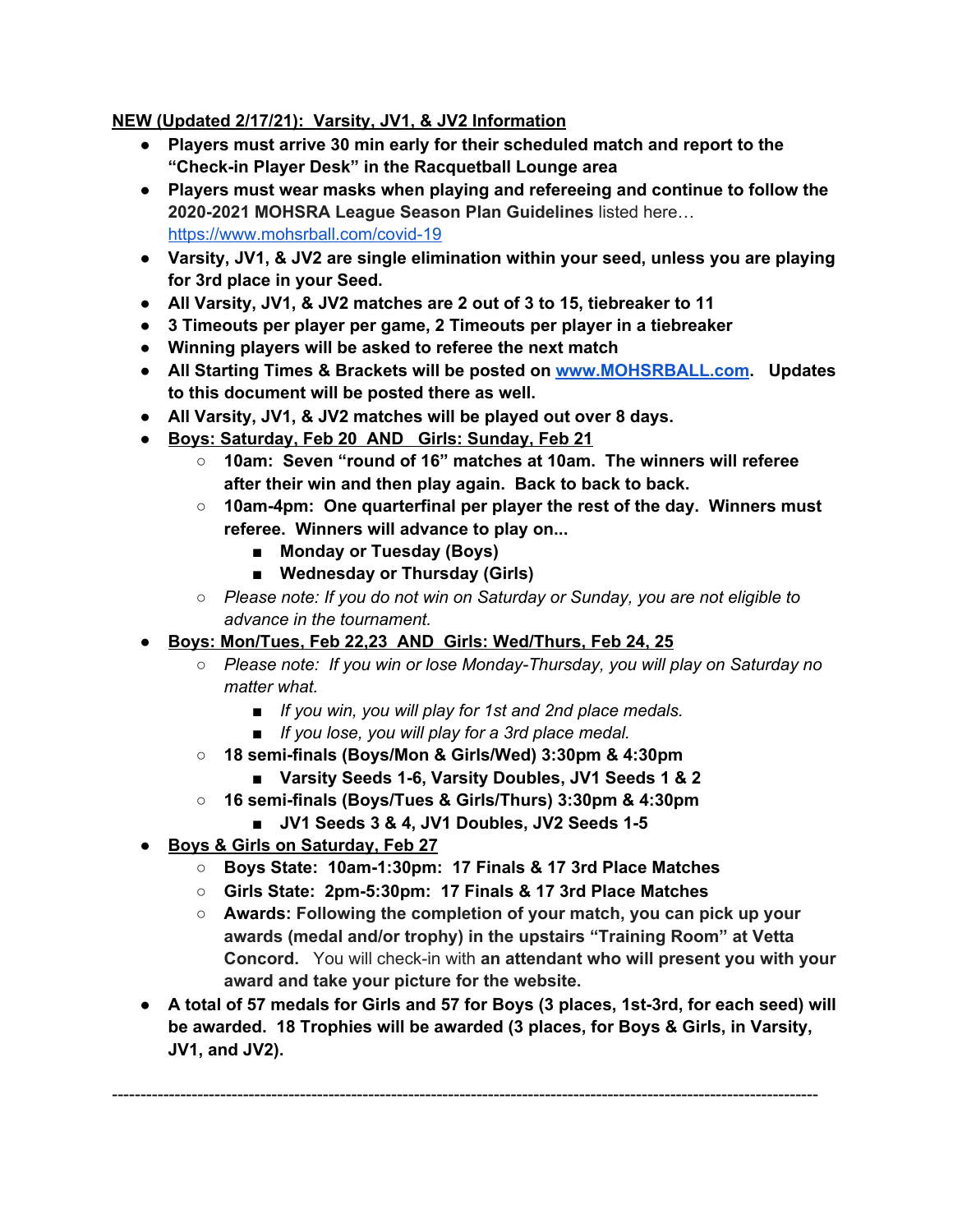#### **Spectator Information**

- We are excited to share that **1 parent per player will be permitted in the building to watch** their child play during State competition!
- **● There will be an attendant to screen and take your temperature when entering the facility.**
- **Spots for spectators will be clearly marked in the upstairs viewing area on opposite sides of the court** at Vetta Racquet Sports Concord. This way a spot will be designated for each player's spectator.
- **Masks must be worn while spectating** at all times and normal spectating etiquette will apply.
- Referees (and a friend or coach to assist) will be "centered" above each court, ensuring separation from spectator parents.
- **Attendants will be monitoring the area to make sure everyone can comfortably observe their match** and is in their correct sport..
- **Spectators may only observe the court they are permitted to watch.** They may enter the viewing area once the match is called to the court. They must exit the viewing area upon completion of the match.
- If your child is refereeing a match, following their win, parents must wait in one of the lounge areas.
- More specifics will be provided closer to the start of State competition.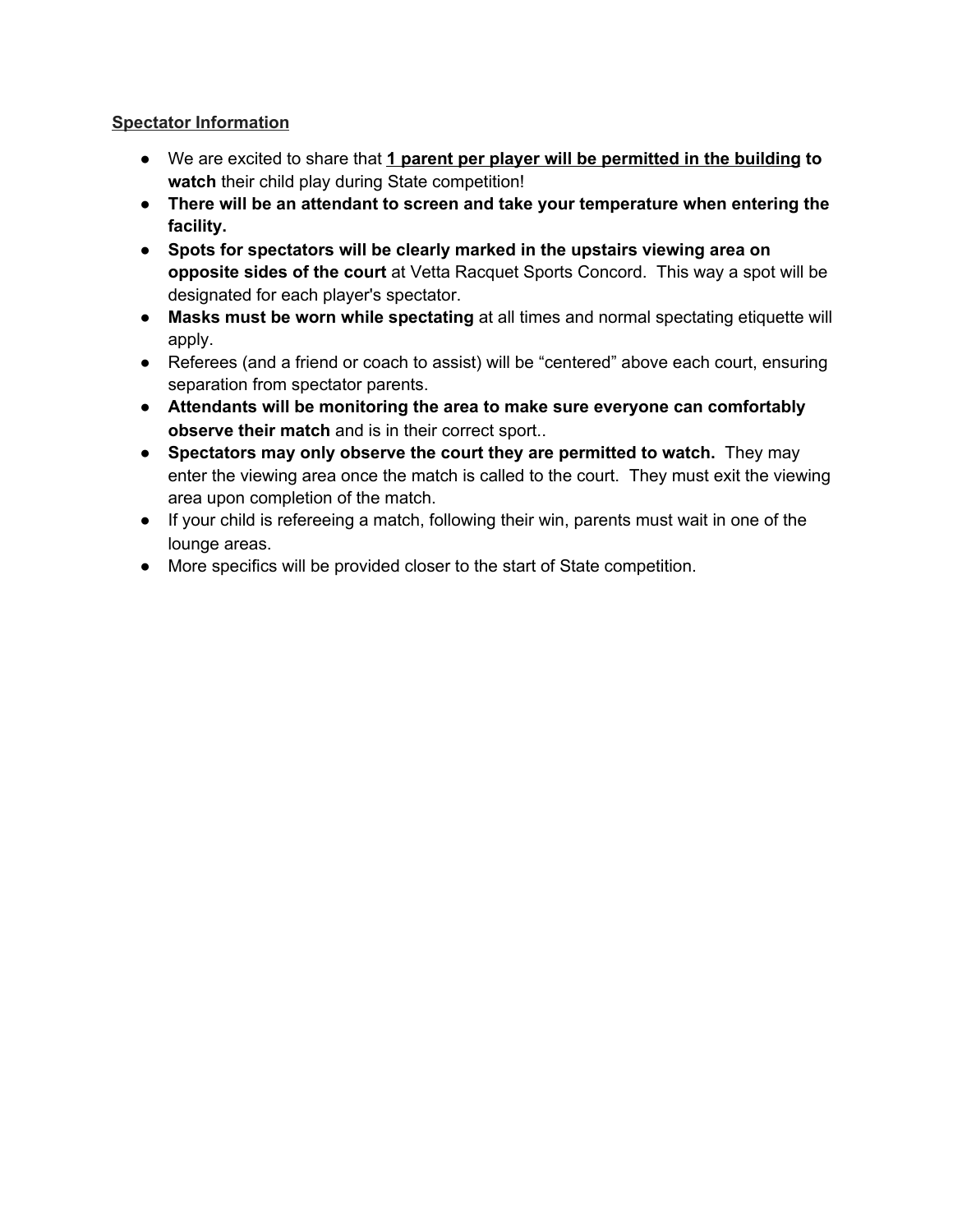#### **Schedule for JV3 & Middle School Players**

- **● Middle School Girls**
	- Saturday, Feb 13 @ Vetta Concord, approx. 2:20-7:30pm
- **● Middle School Boys**
	- Saturday, Feb 13 @ Vetta Concord, approx. 1-6pm
- **● Girls JV3**
	- Friday, Feb 12 @ Vetta Concord, approx. 5:30-9pm
- **● Boys JV3**
	- **Only Seed 6 Boys from SLUH.** Friday, Feb 12 @ Vetta West, approx. 6-9:30pm (1 or 2 matches per player)
	- **Only Seed 6 Boys.** Saturday, Feb 13 @ Vetta Concord, 10-1pm (1 or 2 matches per player)
	- **○ Seeds 1-6 Boys.** Friday, Feb 19 @ Vetta Concord, approx. 4:30-8pm

**Schedule for Varsity, JV1, & JV2 Players**

- **● Boys: Saturday, Feb 20 AND Girls: Sunday, Feb 21**
	- **○ 10am: Seven "round of 16" matches at 10am. The winners will referee after their win and then play again. Back to back to back.**
	- **○ 10am-4pm: One quarterfinal per player the rest of the day.**
- **● Boys: Mon/Tues, Feb 22,23 AND Girls: Wed/Thurs, Feb 24, 25**
	- **○ 18 semi-finals (Boys/Mon & Girls/Wed) 3:30pm & 4:30pm**
		- **■ Varsity Seeds 1-6, Varsity Doubles, JV1 Seeds 1 & 2**
	- **○ 16 semi-finals (Boys/Tues & Girls/Thurs) 3:30pm & 4:30pm**
		- **■ JV1 Seeds 3 & 4, JV1 Doubles, JV2 Seeds 1-5**
- **● Boys & Girls on Saturday, Feb 27**
	- **○ Boys State: 10am-1:30pm: 17 Finals & 17 3rd Place Matches**
	- **○ Girls State: 2pm-5:30pm: 17 Finals & 17 3rd Place Matches**